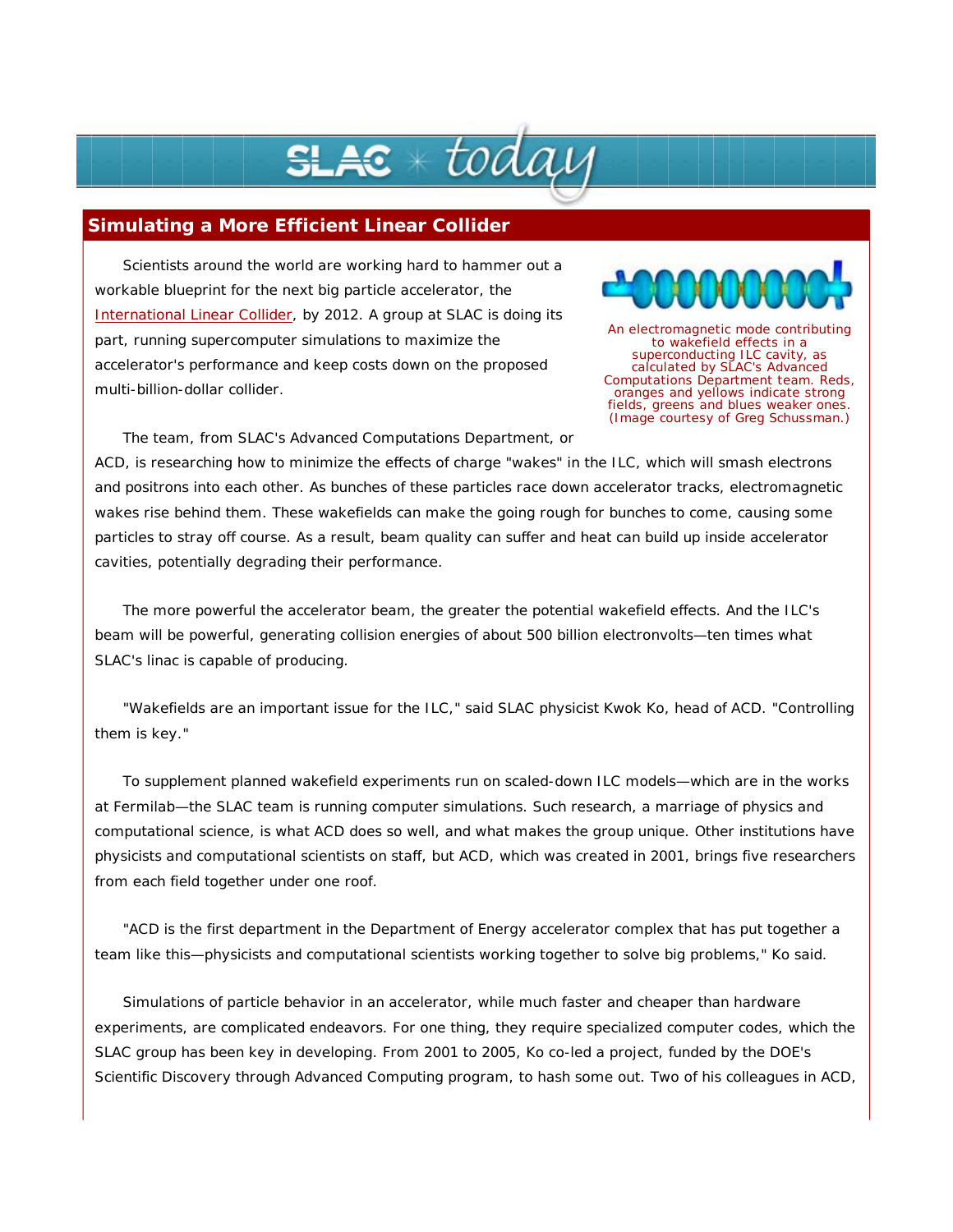Lie-Quan Lee and Cho Ng, are working on a current SciDAC project to improve upon the original algorithms and thus better tackle the ILC wakefield problem.



SLAC's team is using the Jaguar supercomputer to model wakefield effects. (Image: National Center for Computational Sciences, Oak Ridge National Laboratory.)

The wakefield work also demands a huge number-crunching capacity. In 2007, the DOE awarded the SLAC team an Innovative and Novel Computational Impact on Theory and Experiment grant. It was good for 4.5 million processor hours on Jaguar, a DOE supercomputer at Oak Ridge National Laboratory that can perform 1.64 quadrillion operations per second. This past December, the SLAC researchers got another INCITE grant, this one for eight million hours on Jaguar. They still have about 6.5 million hours left.

"We expect to use them all by the end of the year," said Lee, computational mathematics group leader in ACD.

As currently planned, the ILC will consist of two 14-kilometer-long linear accelerators facing each other. The basic unit of each accelerator is a meter-long cavity. Nine cavities make up one super-cooled, superconducting cryomodule, of which the ILC will contain about 3000. The SLAC scientists are unbowed by this scale and complexity.

"If you can understand one cryomodule, you have a better understanding of how the whole machine will work," said Ng, deputy department head of ACD.

And the researchers are well on their way to doing that. They have modeled wakefield effects throughout an entire cryomodule, finding that ILC designers can reduce wakefields considerably by providing enough damping. Absorbers between cryomodules—already part of ILC design—mean that wakefield effects across these accelerator components may not be a major factor.

Such findings could improve the collider's efficiency and make it more affordable. Building accelerator cavities will make up about 30 percent of the ILC's total price tag, according to the ILC's Global Design Effort. So improving the cavities even slightly—damping wakefield effects and thus reducing heating loads, for example—could minimize maintenance costs, leading to big savings.

"That was the motivation behind this simulation work," Lee said.

The team is confident that their simulations mirror reality. They benchmark all of their codes, comparing their results against experimental data and models employing other software packages. The researchers found their codes to be accurate within 0.01 percent. Further, their techniques are applicable to other particle accelerators, not just the ILC. Using the same codes, they recently performed a simulation for the Thomas Jefferson National Accelerator Facility in Virginia. The SLAC team's work showed that one cavity